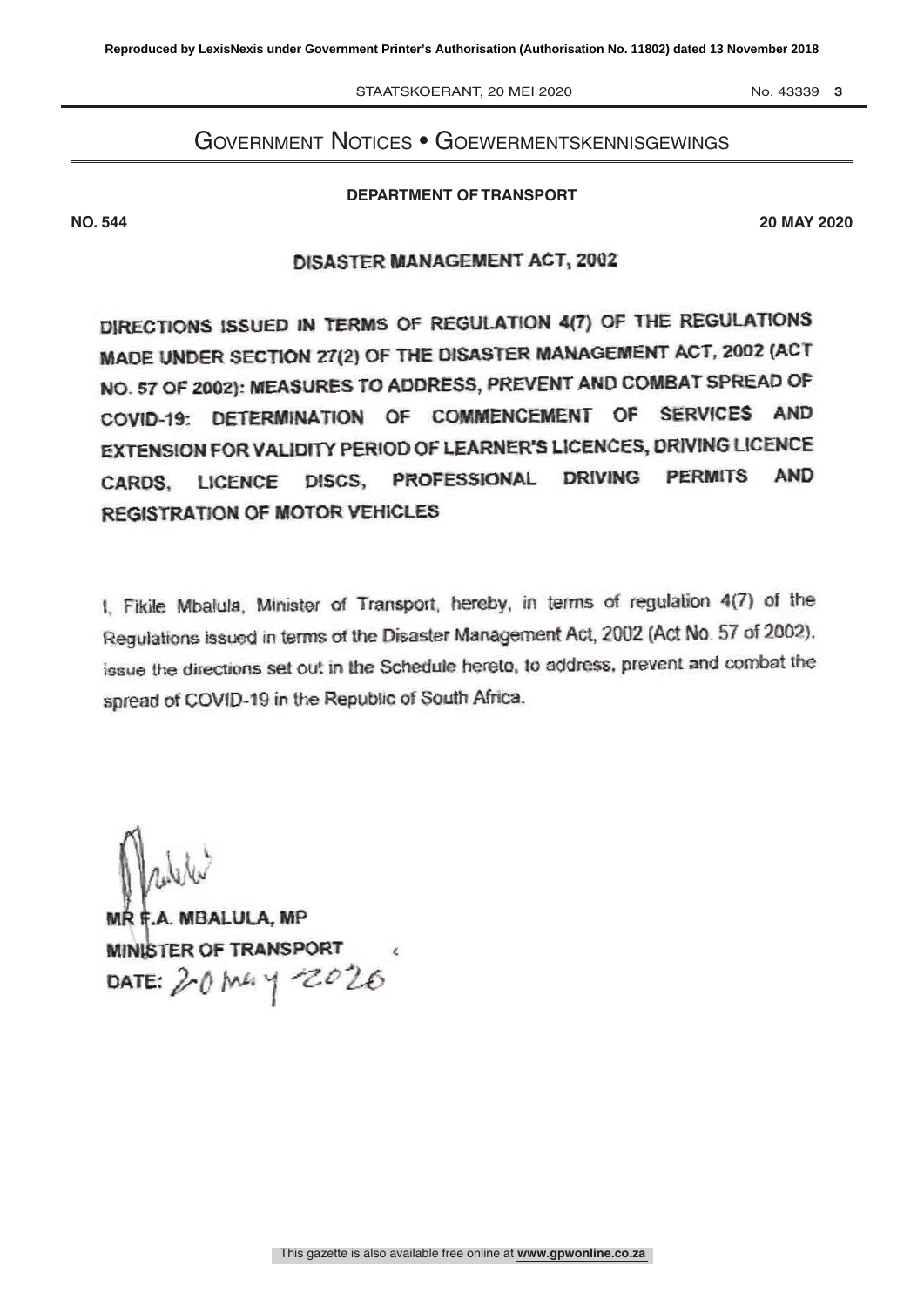4 No. 43339

#### **SCHEDULE**

#### 1. Definitions

In these directions, any other word or expression bears the meaning assigned to it in the Disaster Management Act, the Act or in the Regulations, and, unless the context otherwise indicates-

"Disaster Management Act" means the Disaster Management Act, 2002 (Act No. 57 of 2002):

"the Act" means the National Road Traffic Act, 1996 (Act No. 93 of 1996); and "the Regulations" means the Regulations issued in terms of section 27(2) of the Disaster Management Act. published under Government Notice No. 480, in Government Gazette No. 43258 of 29 April 2020.

## 2. Authority

- $(1)$ Section 26(2)(b) of the Disaster Management Act provides that a national disaster, once declared, must be managed in accordance with existing legislation, as well as contingency arrangements as amplified by the disaster management regulations or directions issued in terms of section 27(2) of the Disaster Management.
- $(2)$ These directions are issued pursuant to the provisions of section 27(2) of the Disaster Management Act, and specifically in terms of Regulation 4(7), 20(1) and (2) of the Regulations, to provide for measures necessary to manage COVID-19.
- These directions are valid for the duration of the declared national state of  $(3)$ disaster.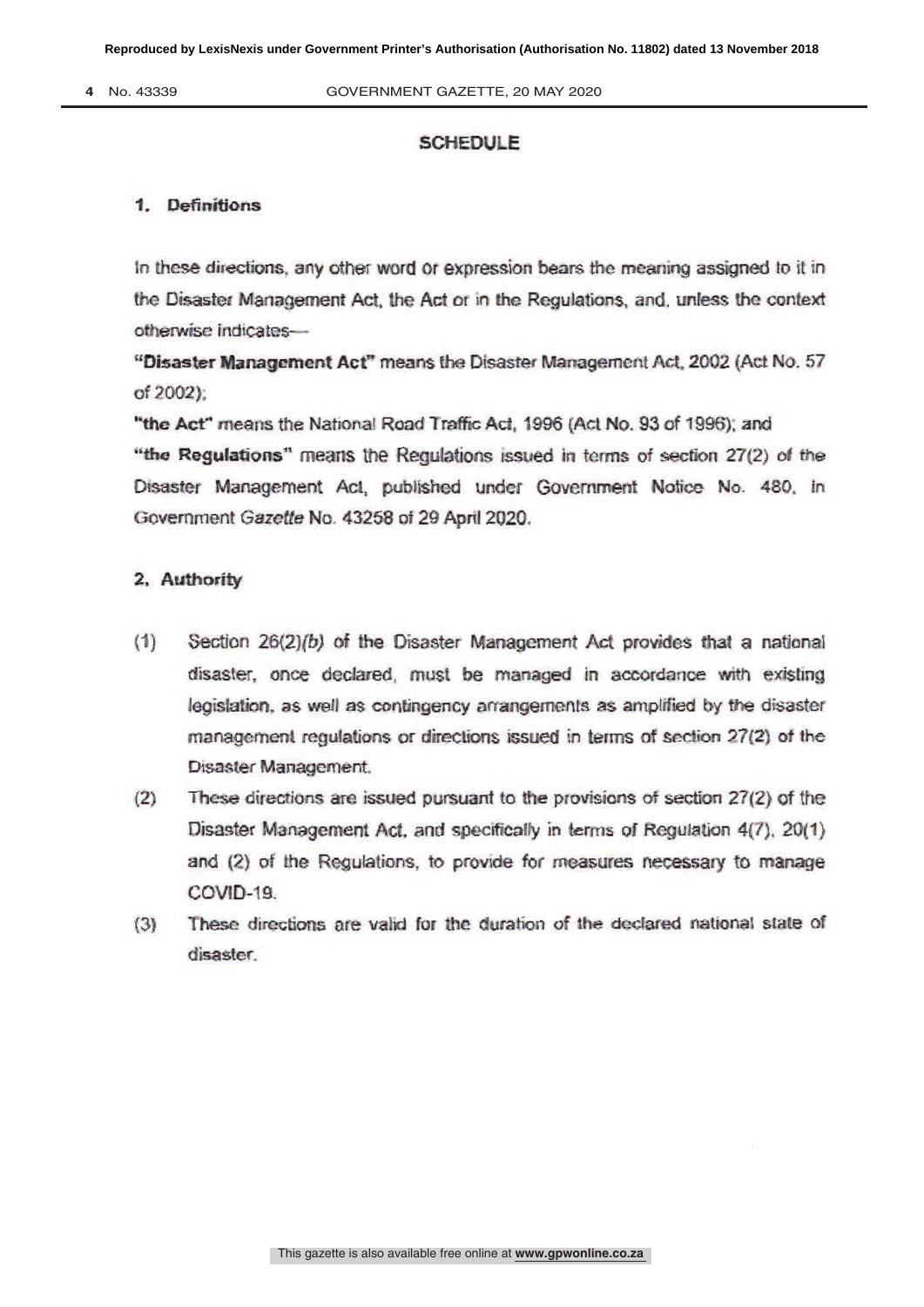No. 43339 5

#### 3. Purpose of directions

The purpose of the directions is to provide for-

- improved access and hygiene and, disinfection control on all premises of driving  $(a)$ licence testing centres, registering authorities, vehicle testing stations and driving schools:
- the validity period of licences; and  $(b)$
- the resumption of services at driving licence testing centres, registering  $(c)$ authorities, vehicle testing stations and driving schools.

## 4. Application of directions

These directions are applicable to-

- all holders of learner's licences, driver's licences, temporary driver's licences,  $(a)$ motor vehicle licence discs, temporary permits, roadworthy certificates and professional driving permits issued in terms of the Act; and
- all driving licence testing centres, registering authorities, vehicle testing stations  $(b)$ and driving schools.
- 5. Provision of improved access and hygiene, disinfection control on driving licence testing centres, registering authorities, vehicle testing stations and driving schools
- All driving licence testing centres, registering authorities, vehicle testing stations  $(1)$ and driving schools must, prior to the commencement of their service on 1 June 2020, put in place procedures for the cleaning and disinfection of their premises.
- All driving licence testing centres, registering authorities, vehicle testing stations  $(2)$ and driving schools must put measures in place to adhere to social distancing to curb the spread of COVID-19.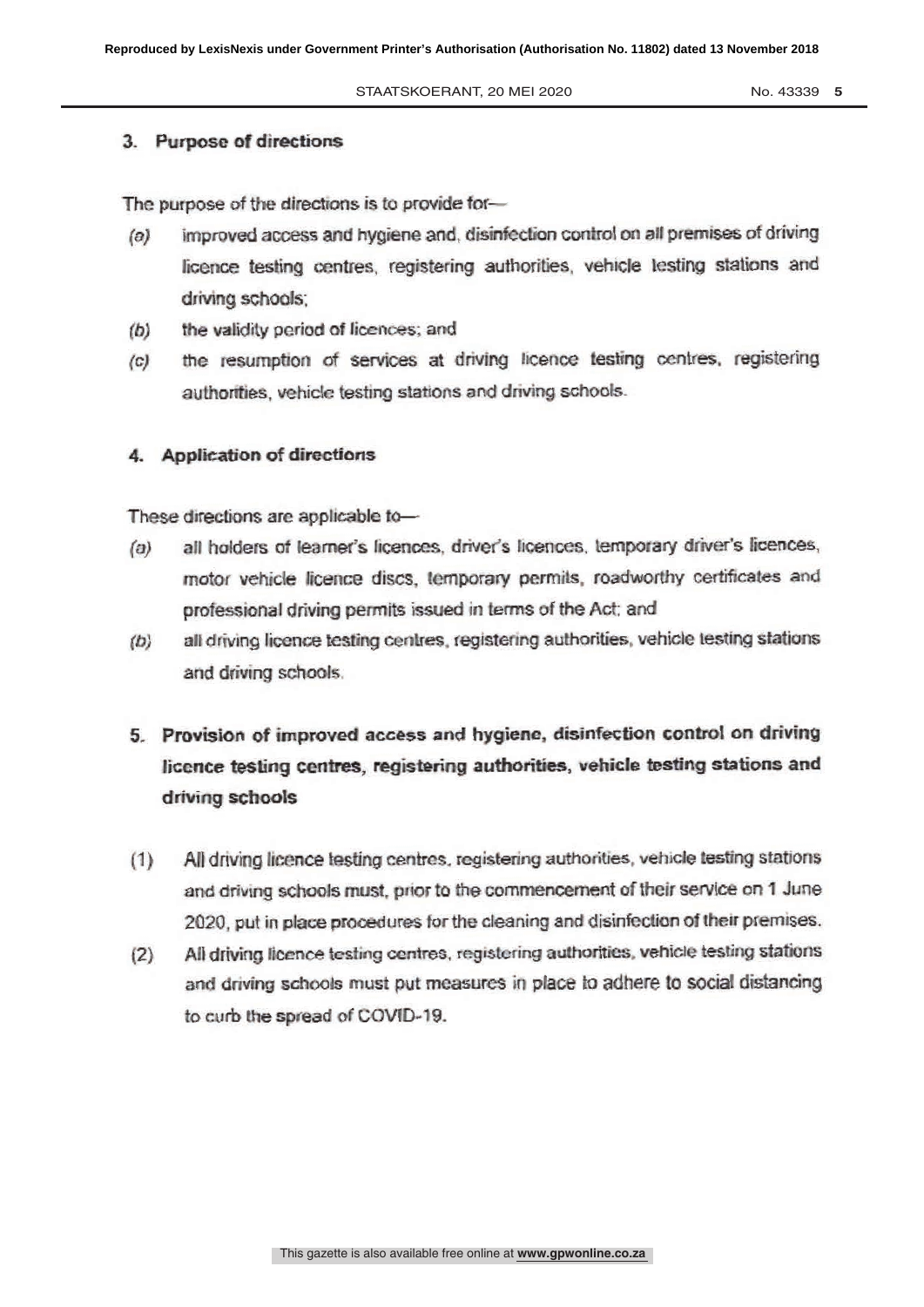- (3) All driving licence testing centres, registering authorities, vehicle testing stations<br>and driving schools must capitize or provide byginne dispensers for the washing and driving schools must samuze or provide hygiene dispensers for the washing.<br>of bande for their clients when entering their promises.
- of hands for their clients when entering their premises.<br>No person is allowed to enter a driving licence testing centre, registering (4) No person is allowed to enter a driving licence testing centre, registering<br>authority, vehicle testing station or driving school if they do not wear a cloth face authority, vehicle-testing station or driving school if they do not wear a cloth face. mask, or a homemade mask that covers the nose and modul.

## 6. Validity period of licences

- (1) All learner's licences, driving licences, temporary driver s licences, motor vehicle<br>Example disease temporary permits readmentby certificates, and professional licence discs, temporary permits, roadworthy certificates and professional driving permits that expite during the period that commenced from 26 March.<br>2020 up to and including 31 May 2020 are deemed to be valid and their validity.  $2020$  up to and iricluding 31 May 2020 are deemed to be valid and their validity period is further extended with 90 days from 01 June 2020.<br>Motor trade number licences that expire during the period that commenced from
- (2) Motor trade number licences that expire during the period that commenced from<br>26 March 2020 up to and including 31 May 2020, are deemed to be valid and 20 March 2020 up to and including 31 May 2020, are deemed to be valid and<br>are extended for a further grace naried of six months from the date of publication. are extended for a further grace period of six months from the date of publication.<br>of these directions.

#### 7. Resumption of services

Driving licence testing centres, registering authorities, vehicle testing stations and<br>driving schools will resume their services with effect from 1 June 2020, subject to the driving schools will resume their services with effect from 1 June 2020, subject to the<br>bygiene, disinfection control, social distancing and sanifizing measures contemplated hygiene, disinfection control, social distancing and sanitizing measures contemplated<br>in direction 5 in direction 5.

## 8. Repeal of directions

The directions published under Government Notice No. 491, in Government Gazette No. 43270 of 4 May 2020, are hereby repealed.